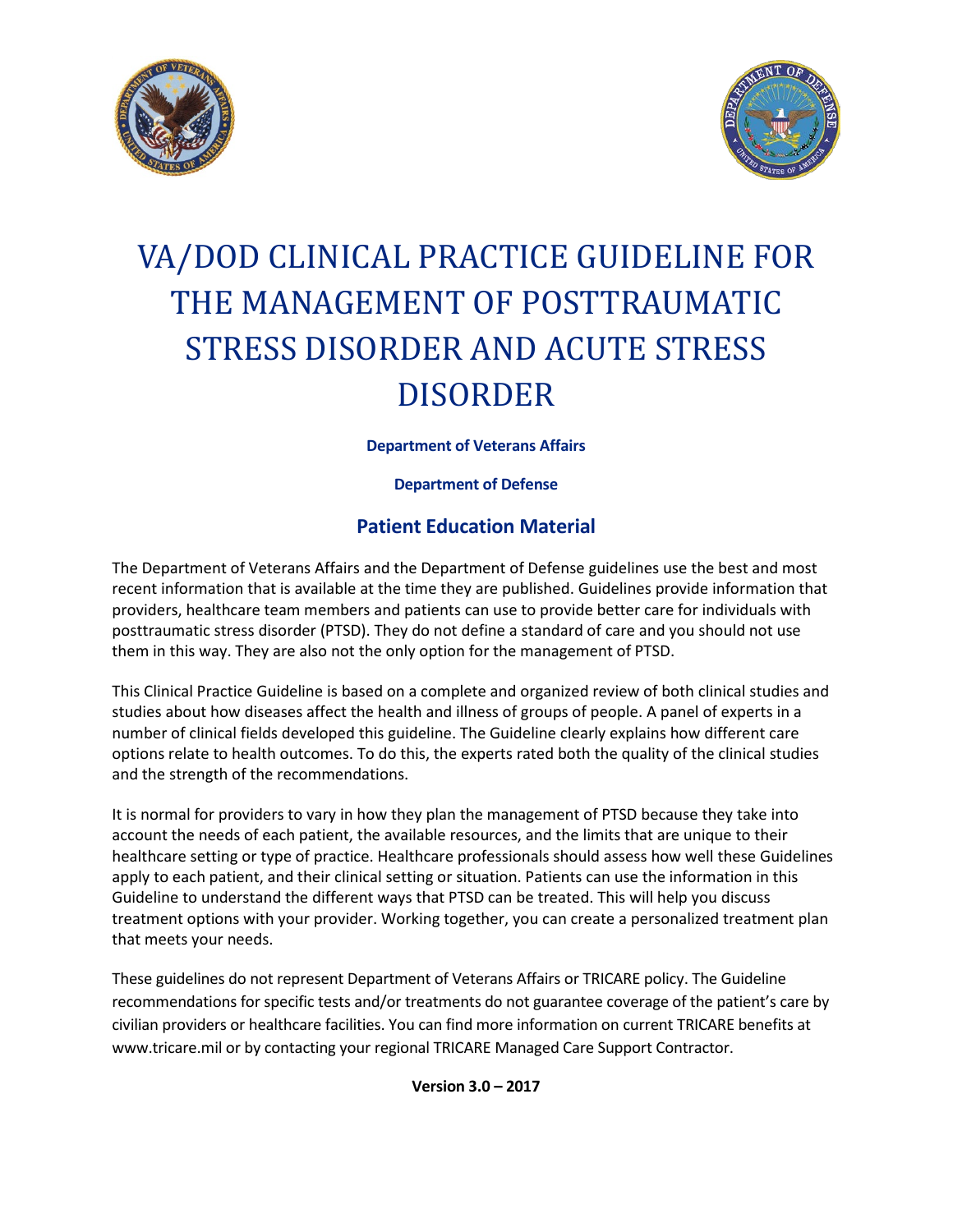## **I. What are the symptoms of PTSD?**

PTSD is a mental health problem that some people develop after experiencing or witnessing a lifethreatening event, like combat, a natural disaster, a car accident, or sexual assault. It is normal to have upsetting memories, feel on edge, or have trouble sleeping after this type of event. At first, it may be hard to do normal daily activities, like go to work, go to school, or spend time with people you care about. But most people start to feel better after a few weeks or months. If it has been longer than a few months and you are still having symptoms, you may have PTSD. For some people, PTSD symptoms may start later on, or they may come and go over time.

## **II. What are the symptoms of PTSD?**

#### **A. Symptoms of PTSD can include the following:**

- **Feeling like the event is happening again (also called re-experiencing symptoms)**. You may have bad memories or nightmares. You even may feel like you are going through the event again. This is called a flashback.
- **Avoiding situations that remind you of the event**. You may try to avoid situations or people that trigger memories of the traumatic event. You may even avoid talking or thinking about the event.
- **Having more negative beliefs and feelings**. The way

#### **Did You Know?**

- Over 600,000 Veterans who used VA healthcare services in 2016 were diagnosed with PTSD. $[1]$
- 5 out of every 100 active duty Service Members were estimated to have PTSD post-deployment.[\[2\]](#page-4-1)
- For those in infantry units that experienced direct combat, 13 out of every 100 Service Members had PTSD.[\[2\]](#page-4-1)
- you think about yourself and others may change because of the trauma. You may feel guilt or shame. You may also not be interested in activities you used to enjoy. You may feel that the world is dangerous and you can't trust anyone. You might be numb, or find it hard to feel happy.
- **Feeling keyed up (also called hyperarousal)**. You may be jittery, or always alert and on the lookout for danger. You may also have trouble concentrating or sleeping. You might suddenly get angry or irritable, startle easily, or act in unhealthy ways (like smoking, using drugs and alcohol, or driving recklessly).

## **III. What are the most effective treatments for PTSD?**

There are a number of effective treatments for PTSD. Treatment options include psychotherapy (talk therapy) and/or medication. In general, studies have shown that trauma focused psychotherapy (described below) is more effective than medications. However, no one treatment is right for everyone. You can discuss treatment options with your health care provider, and determine which ones are best for you based on the benefits, risks, and side effects of each treatment. Some people are uncomfortable with the idea of seeking treatment because of concerns with stigma or worries about having to talk about difficult life experiences. However, treatment provides the opportunity to improve symptoms, personal and professional relationships, and quality of life.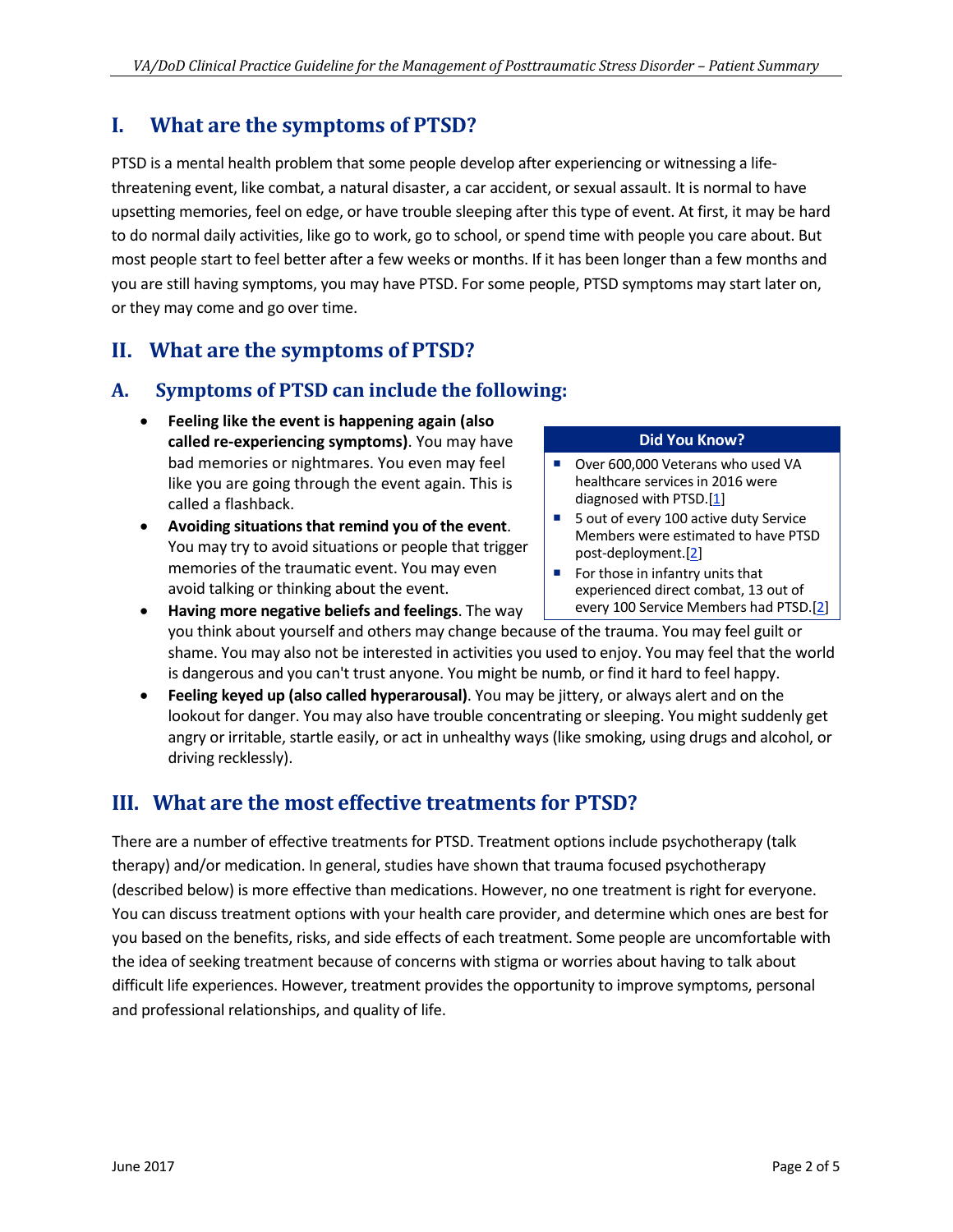#### *a. Trauma Focused Psychotherapies for PTSD*

Studies have shown that psychotherapy can produce many positive benefits in PTSD symptoms, as well as wellbeing, general health, and functioning.

Trauma-focused psychotherapies are the most highly recommended type of treatment for PTSD. Traumafocused psychotherapy is a broad term that refers to several specific psychotherapies for PTSD. "Traumafocused" means that the treatment focuses on the memory of the traumatic event and its meaning. Trauma-focused psychotherapies use different techniques to help you process your traumatic experience. For example, some involve visualizing, talking, or thinking about the traumatic memory. Others focus on changing unhelpful beliefs about the trauma. They usually last about 8-16 sessions. The trauma-focused psychotherapies with the strongest evidence are:

- **Prolonged Exposure (PE)** teaches you how to gain control by facing your negative feelings. It involves talking about your trauma with a therapist and doing some of the things you have avoided since the trauma.
- **Cognitive Processing Therapy (CPT)** teaches you to reframe negative thoughts about the trauma. It involves talking with your therapist about your negative thoughts and doing short writing assignments.
- **Eye-Movement Desensitization and Reprocessing (EMDR)** helps you process and make sense of your trauma. It involves calling the trauma to mind while paying attention to a back-and-forth movement or sound (like a finger waving side to side, a light, or a tone).

There are other types of trauma-focused psychotherapy that are also recommended for people with PTSD. These include:

- **Brief Eclectic Psychotherapy (BEP)** is a therapy in which you practice relaxation skills, recall details of the traumatic memory, reframe negative thoughts about the trauma, write a letter about the traumatic event, and hold a farewell ritual to leave trauma in the past.
- **Narrative Exposure Therapy (NET)** was developed for people who have experienced trauma from ongoing war, conflict, and organized violence. You talk through stressful life events in order (from birth to the present day) and put them together into a story.
- **Written Narrative Exposure** involves writing about the trauma during sessions. Your therapist gives instructions on the writing assignment, allows you to complete the writing alone, and then returns at the end of the session to briefly discuss any reactions to the writing assignment.
- **Specific cognitive behavioral therapies (CBTs) for PTSD** are psychotherapies in which the therapist helps you change unhelpful behaviors and thoughts about the trauma. CBTs for PTSD generally involve short writing assignments and sometimes doing things you have been avoiding.

#### *b. Medications for PTSD*

Medications that have been shown to be helpful in treating PTSD symptoms include ones also used for symptoms of depression and anxiety, such as sertraline, paroxetine, fluoxetine, and venlafaxine. Medications can help with overall PTSD symptoms, or may be used to address certain specific symptoms, such as sleep disturbance. If you decide with your provider to try medication, your provider will give you a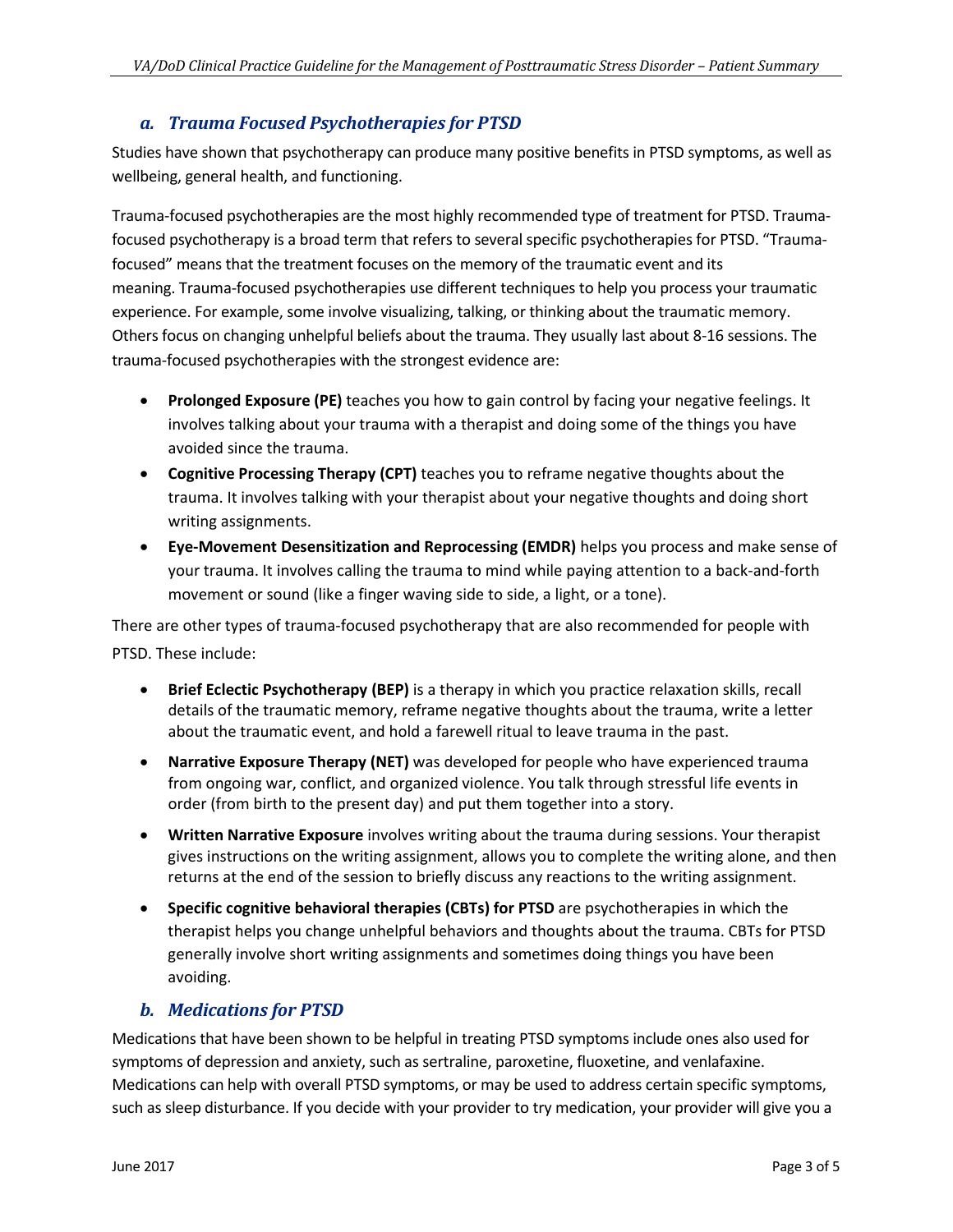prescription. Once you fill your prescription, you will begin taking a pill at regular time(s) each day. You will meet with your provider every few months or so. Your provider will monitor your response to the medication (including side effects) and change your dose, if needed.

#### *c. Other treatment options*

Non-trauma-focused psychotherapies do not focus on the traumatic event, but do help you process your reactions to the trauma and manage symptoms related to PTSD. Though the research behind these treatments is not as strong as studies supporting the trauma-focused therapies listed above, the following non-trauma-focused treatment options may be helpful: Stress Inoculation Training (SIT), Present-Centered Therapy (PCT), and Interpersonal Psychotherapy (IPT) for PTSD. There are medications in addition to the ones listed above that may be helpful although the evidence behind them is not as strong. These include nefazodone, imipramine, and phenelzine.

There may be other options available such as certain complementary and integrative medicine approaches or technology-based modalities. These treatments do not have strong research behind them at this time but you and your doctor can discuss the benefits and risks of these options to determine whether or not they are right for you.

## **IV. Questions to ask your provider**

It is common to have questions about treatment. Here are some questions you may want to discuss with your doctor. Many of these questions and others are also addressed in the PTSD Treatment Decision Aid: <http://www.ptsd.va.gov/apps/decisionaid/>

- What is PTSD and do I have PTSD?
- What are my treatment options?
- If I choose psychotherapy, what type of therapy is available?
- What will therapy involve and what are the potential benefits and risks?
- If I choose medication, what are the potential benefits and risks?
- How often will I have to come in for treatment and how long does treatment last?
- What can I expect from treatment?

## **V. More information and additional resources**

An on-line tool to help you learn about and compare effective treatments:

National Center for PTSD Treatment Decision Aid:<http://www.ptsd.va.gov/apps/decisionaid/>

An extensive collection of articles, videos, and self-help tools are available at the following sites:

• Department of Veterans Affairs National Center for PTSD website: <https://www.ptsd.va.gov/index.asp>